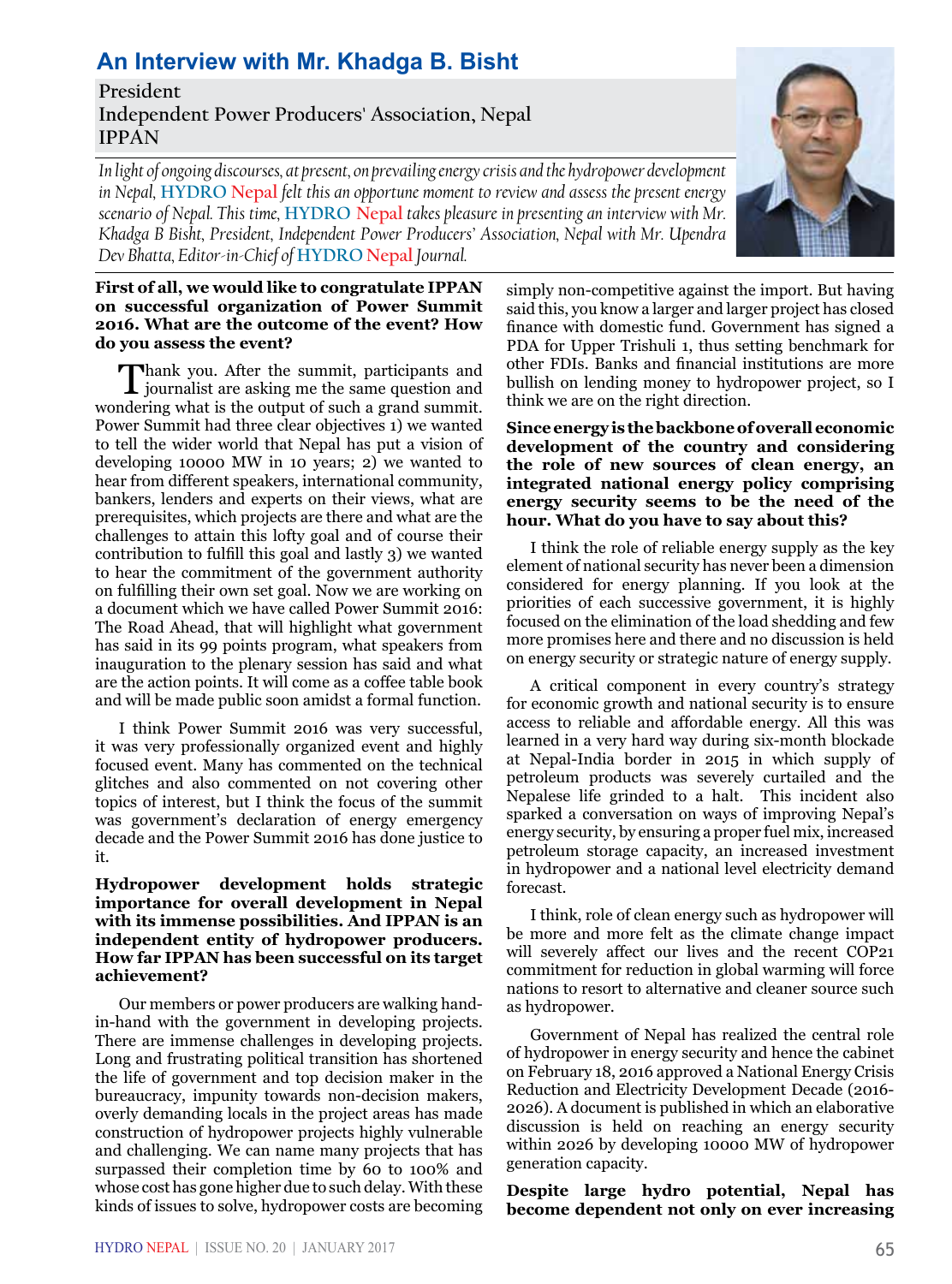## **imports of fossil fuels, but also, recently in electricity. How do you assess this dependency while harnessing its indigenous hydropower potential to serve the country first?**

Firstly, any hydropower developer or a hydropower expert should know that, the short-term solution for removing load-shedding is import because projects cannot be built in months but in years; secondly the economic cost of load-shedding is manifold compared to the cost of imports so importing electricity also has an economic rationale. However, making long term electricity import contracts and not doing PPA with developers in Nepal due to import price comparison runs against the spirit of energy security and should be avoided in all our thoughts, plans and actions.

I think there would be no arguments against serving country first but for a large project developer, if NEA does not wish to buy electricity, if government does not make a policy of off taking electricity and if there is no any other buyer in Nepal, a developer has a Hobson's choice dilemma or take it or leave it situation so the only choice for him is export. I think, no developer wants to take big pain of building large transmission line on their own and export power, there is no rationale on this. Government now has said it wants to develop 10000 MW in 10 years and the demand forecast study from National Planning Commission and Investment Board says there is a demand for that quantum, the next step is to develop a mechanism to buy that power if NEA refuses to purchase or if NEA analysis says it cannot take risk of such huge amount of power off-take.

## **Water and energy are strategic resources with multiple political and economic dimensions. Nepal's geographic location between China and India intensifies these dimensions. How can Nepal use its unique location and resources to maximum benefit?**

Water has become very important commodity unlike a "free goods" as it was said before because more and more areas every year remain drier and there is an increasing need of water for irrigation and drinking. Nepal can utilize its water to a maximum but it cannot stop water from flowing south. Nepal can dam its rivers for hydropower development and irrigation but it will not need all water for its own use, so prudency in use and transboundary sharing arrangement is required. Nepal has a National Water Plan, Water Resources Strategy and many other policy documents that need to be understood and owned by the stakeholders. While developing transboundary rivers, and negotiating with the downstream beneficiary, we need to dwell upon our water plan and strategy but at the same time understand the limitations that we have and the limitation that the downstream beneficiary has and come to a win-win solution. There cannot be an exclusivity of right on the transboundary rivers. Mekong commission has done pretty much progress on multilateral water use and Nepal should learn some lessons from there.

**The concept of NEA unbundling has been a discourse since long time. And it is quite some time. What is your opinion on NEA unbundling?**

I think many utility experts, privatization experts and liberalization experts and believer of market economy promoted unbundling and as a matter of theory and their views still hold ground today. NEA management is seldom free to take its own decisions. In one hand, it is a wholly government owned utility and hence decisions are imposed by governments on the other, NEA has de-facto right to accept or reject it. NEA's management decisions are contested by its own union and paradoxically by its own Board of Directors. So, in an organizational integrity perspective, NEA is in a complete disarray.

Today NEA wants to develop new projects in a company model thus ring-fencing all inefficiencies and politics that are embedded within NEA body politik. It is like government school teachers sending their children to a private school. But frankly speaking, there is no harm on this. I think NEA's company model are good departure from the status quo. Now NEA should do similar with transmission and distribution. It should also put old power stations such as Trishuli, Devighat, Sunkoshi etc. in company model and upgrade it through Rehabilitate, Operate and Transfer (ROT) model.

Now people are tired of talking about unbundling NEA and as you say, it is quite some time no one is talking about it because government and the donor community and private sector and majority of the case NEA itself is trying to find solution outside NEA. Recent firing of NEA board members and court cases the whole trail behind it speaks loud about the fault lines in NEA. NEA as an integrated electricity utility has outlived its useful life. And if it does not change itself may even by taking a middle path, it may one day lose its relevance.

## **From IPPAN perspectives, what are the major impediment that hinder hydro development in Nepal? What are your suggestion for creating environment for hydropower development?**

Volumes are written on barrier and hindrances and I will not repeat them. In summary, Government has come up with a 10000 MW in 10 Year plan. Now, it should take following key actions to fulfill this plan:

- a) Let NEA and all ministries concerned accept the 10000 MW plan;
- b) NEA do PPA for capacity reaching to 10000 MW and if it cannot, government make a fallback mechanism to pay for those PPAs;
- c) Government immediately come with seasonal tariff, storage tariff and peaking tariff;
- d) Government honor all the agreement signed in the past some of which are 50 lacs/MW and posted PPA rates for certain projects;
- e) Government immediately allow private sector to construct transmission line under Build and Transfer (BT) model;
- f) Government setup district level project security committee to safeguard project from anti-social and criminal elements;
- g) District Development Committee or other local bodies take initiative on constructing access road to project in